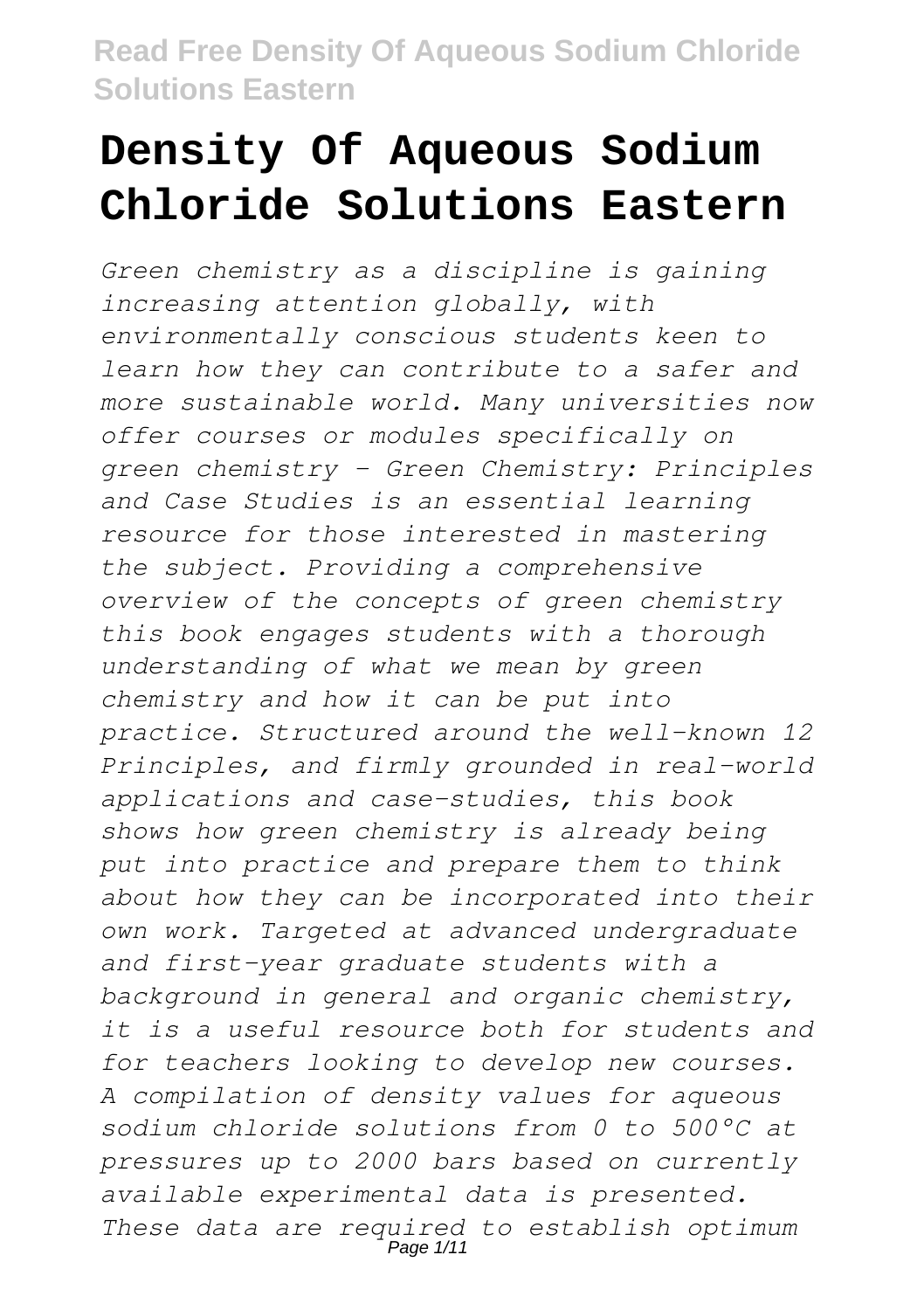*operating temperatures, pressures, and flow rates for the production of geothermal brine fields, to minimize scaling and corrosion, and to design turbines for production of electricity. (WHK). Energy Research Abstracts Density-composition Tables for Aqueous Solutions of Sodium Chloride and of Calcium Chloride Proceedings Lipoproteins, Apolipoproteins, and Lipases A Ready-reference Book of Chemical and Physical Data Robotics, Machinery and Engineering Technology for Precision Agriculture This volume is devoted to investigation of all aspects of heat-mass transfer processes at different scales and from various origins, as well as the formation and evolution of geological structures. These phenomena are linked to geophysical properties of rocks, geothermal resources, geothermics, fluid dynamics, stress-state of the lithosphere, deep geodynamics, plate tectonics, and seismicity, among others. The book consists of two main parts. The first concerns heat-mass transfer associated with natural and technogenic processes in the upper lithosphere. The second deals with geodynamics and seismicity. The collection of over 25 chapter from leading investigators in Russia is thus an important contribution to research on the lithosphere in connection with formation and evolution of geological structures; heat and mass transfer processes in the lithosphere and their connection with deep Earth geodynamics. Collects a range of*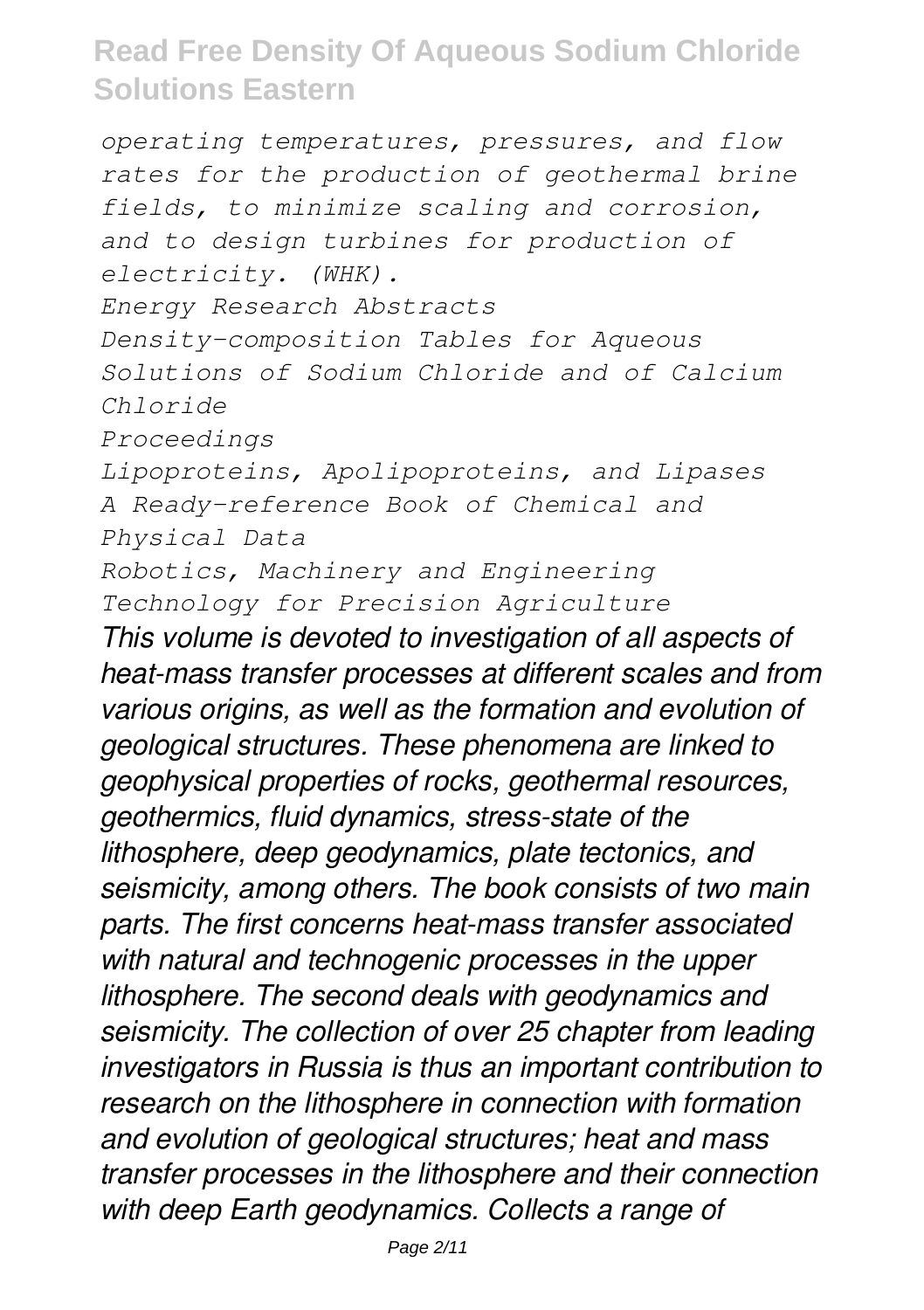*research methodologies including application of modelling, seismic tomography, geological field works, geological-geophysical methods, and in situ measurements through instrumentation; Explains how a wide range of geological and geophysical phenomena arising in the Earth's lithosphere can be investigated under the umbrella of a common approach to heat-mass transfer processes; Includes the latest research by more than 60 leading scientists from Russia.*

*A file is presented containing tabulated data extracted from the scientific literature on the density and viscosity of aqueous sodium chloride solutions. Also included is a bibliography of the properties of aqueous sodium chloride solutions. (MHR).*

*CRC Handbook of Chemistry and Physics*

*A Reference Volume for All Requiring Ready Access to Chemical and Physical Data Used in Laboratory Work and Manufacturing*

*Selected NBS Papers on Temperature*

*Properties Model for Aqueous Sodium Chloride Solutions Near the Critical Point of Water*

*Geological Survey Bulletin*

*Thermodynamic Properties of the Coexisting Phases and Thermochemical Properties of the NaCl Component in Boiling NaCl Solutions*

**This volume contains eight chapters that present both new and reviewed information fundamental to a clear understanding of lipid catabolism and transport at the molecular level. Three-**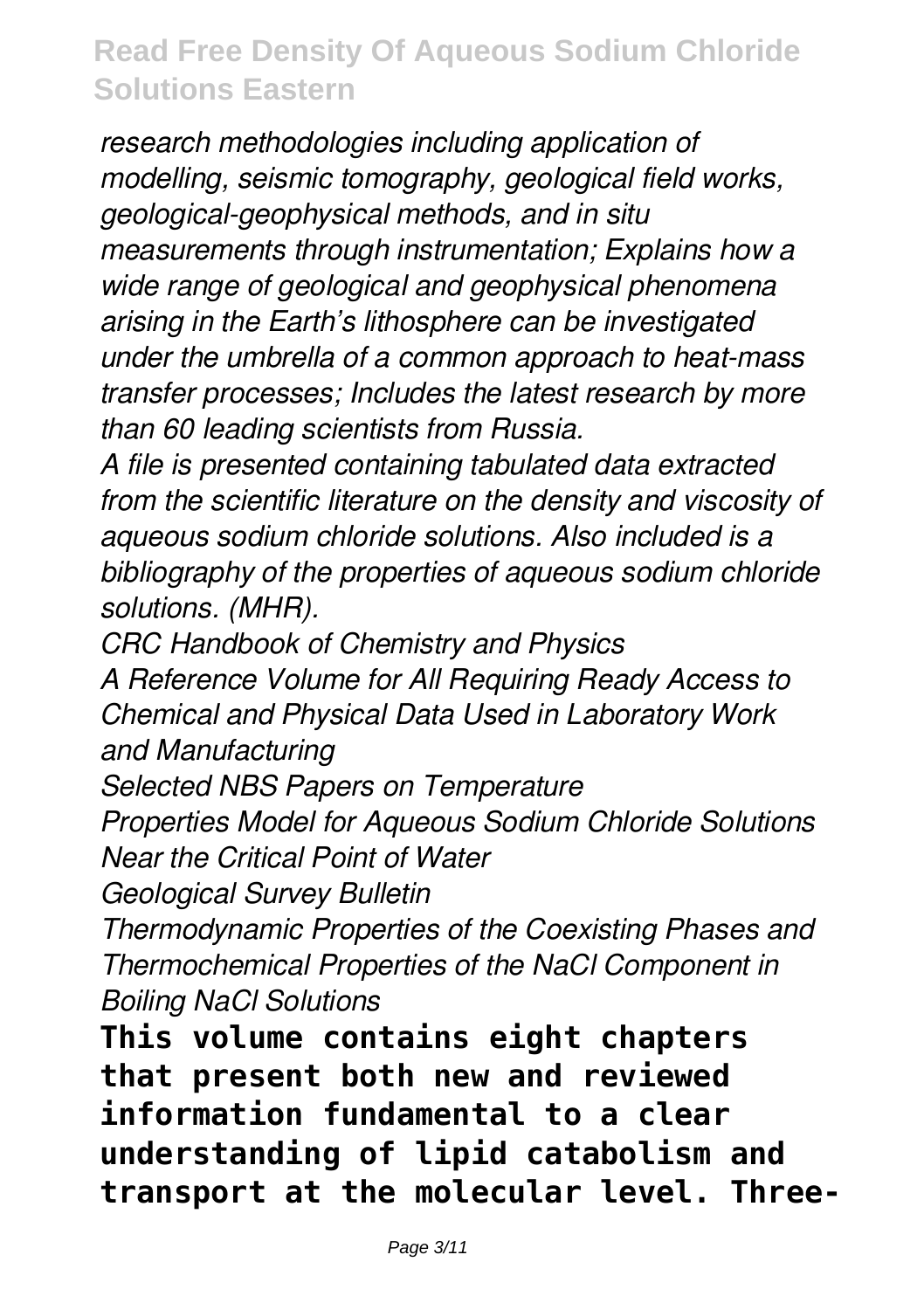**dimensional structures of important serum lipoproteins, apolipoproteins, and lipases, utilizing X-ray data when available, are emphasized, and an attempt is made to relate structures to function. Amphipathic helix Apolipoprotein E Lipophorin Structure of serum albumin Lipid binding proteins Apolipoprotein B Low-density lipoprotein Plastics offer a variety of environmental benefits. However, their production, applications, and disposal present many environmental concerns. Plastics and the Environment provides state-of-the-art technical and research information on the complex relationship between the plastic and polymer industry and the environment, focusing on the sustainability, environmental impact, and cost—benefit tradeoffs associated with different technologies. Bringing together the field's leading researchers, Anthony Andrady's innovative collection not only covers how plastics affect the environment, but also how environmental factors affect plastics. The relative benefits of recycling, resource recovery, and** Page 4/11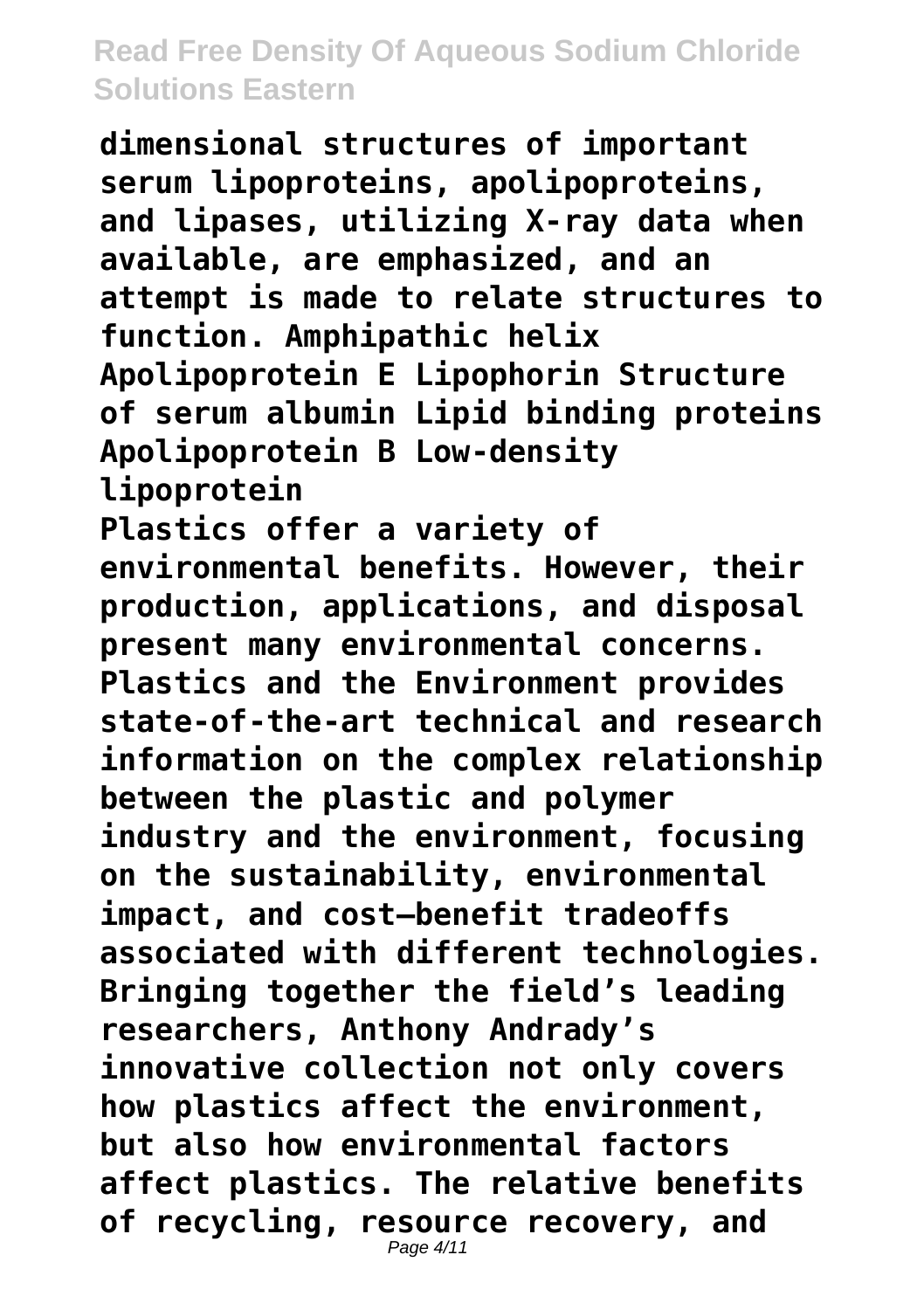**energy recovery are also discussed in detail. The first of the book's four sections represents a basic introduction to the key subject matter of plastics and the environment; the second explores several pertinent applications of plastics with environmental implications–packaging, paints and coatings, textiles, and agricultural film use. The third section discusses the behavior of plastics in some of the environments in which they are typically used, such as the outdoors, in biotic environments, or in fires. The final section consists of chapters on recycling and thermal treatment of plastics waste. Chapters include: Commodity Polymers Plastics in Transportation Biodegradation of Common Polymers Thermal Treatment of Polymer Waste Incineration of Plastics The contributors also focus on the effectiveness of recent technologies in mitigating environmental impacts, particularly those for managing plastics in the solid waste stream. Plastic and design engineers, polymer chemists, material scientists, and ecologists will find Plastics and the** Page 5/11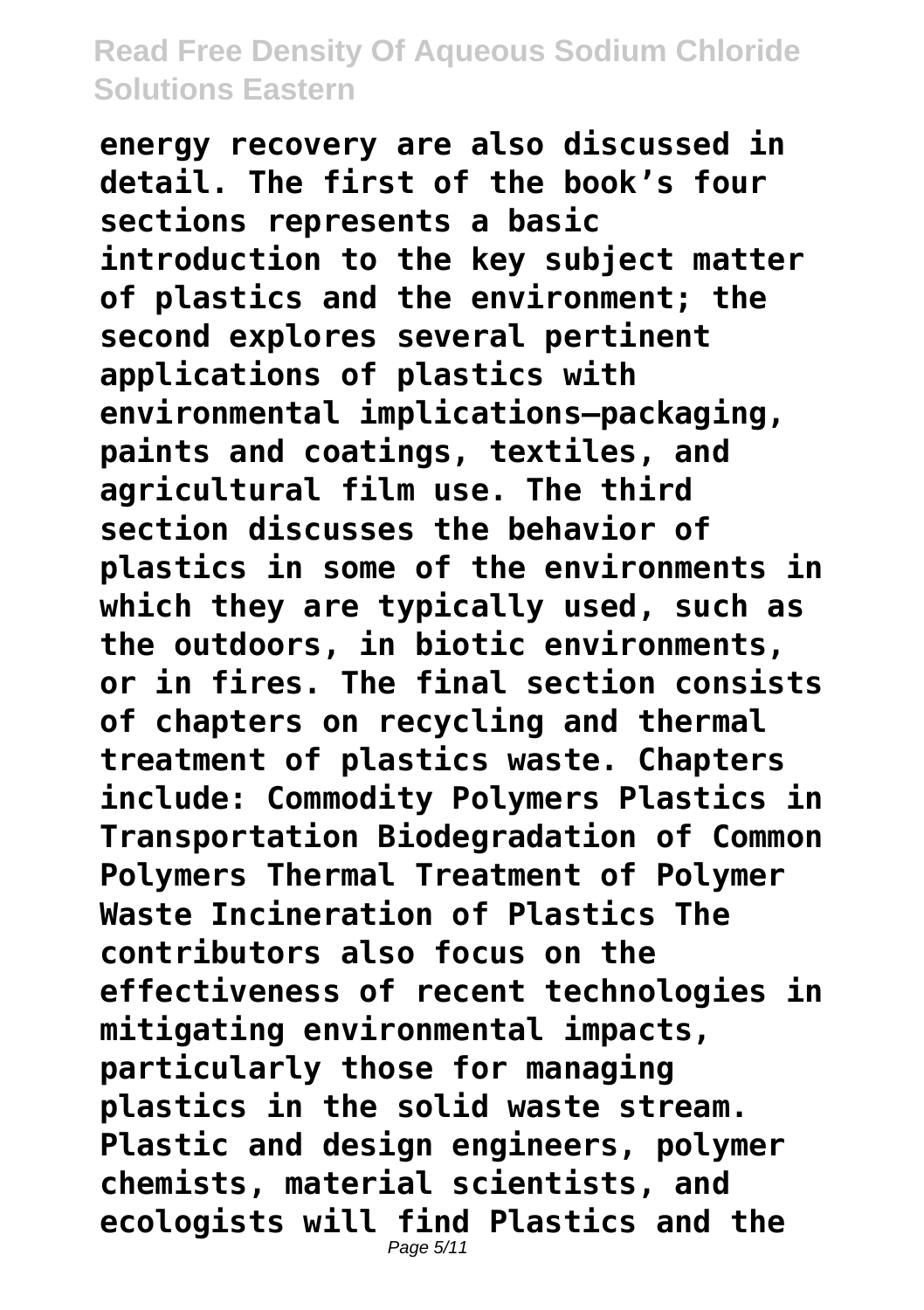**Environment to be a vital resource to this critical industry. Patents Geothermal Resources Exploration & Exploitation Geothermal Resources, Exploration & Exploitation Volumetric Properties of Aqueous Sodium Chloride Solutions from 0° to 500°C at Pressures Up to 2000 Bars Based on a Regression of Available Data in the Literature**

**Green Chemistry**

#### **Geothermal Resources**

This student edition features over 50 new or completely revised tables, most of which are in the areas of fluid properties and properties of solids. The book also features extensive references to other compilations and databases that contain additional information.

This book discusses the basic formulations of fluid mechanics and their computer modelling, as well as the relationship between experimental and analytical results. Containing papers from the Ninth International Conference on Advances in Fluid Mechanics, this book discusses the basic formulations of fluid mechanics and their computer modelling, as well as the relationship between experimental and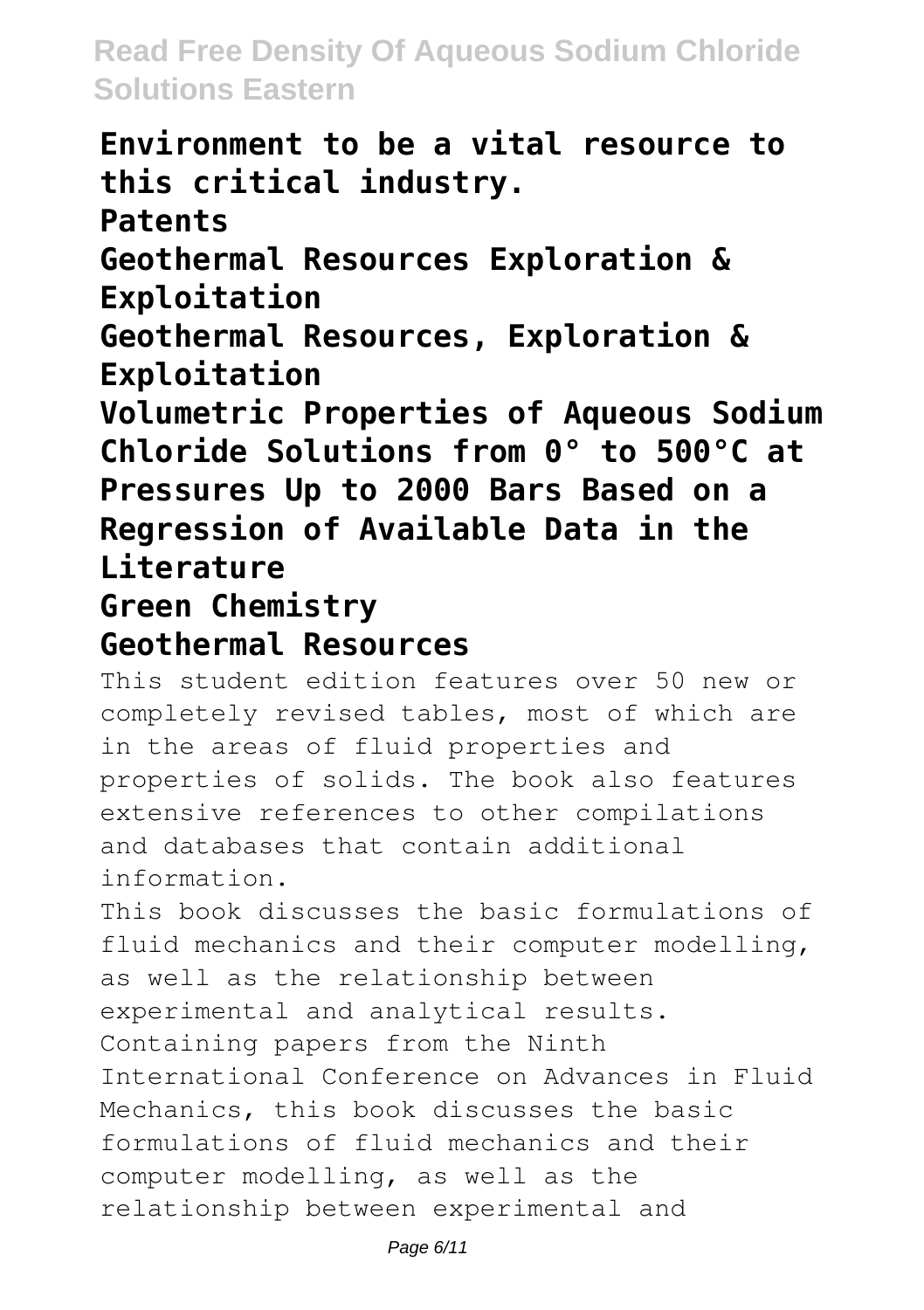analytical results. Scientists, engineers, and other professionals interested in the latest developments in theoretical and computational fluid mechanics will find the book a useful addition to the literature. The book covers a wide range of topics, with emphasis on new applications and research currently in progress, including: Computational Methods in Fluid Mechanics, Environmental Fluid Mechanics; Experimental Versus Simulation Methods; Multiphase Flow; Hydraulics and Hydrodynamics; Heat and Mass Transfer; Industrial Applications; Wave Studies; Biofluids; Fluid Structure Interaction.

Journal of Applied Chemistry of the USSR. Inorganic Chemistry in Aqueous Solution From Gases to Pharmaceutics to Proteins Tappi Yearbook

Official Gazette of the United States Patent and Trademark Office

Advanced Practical Organic Chemistry

*Inorganic Chemistry in Aqueous Solution is aimed at undergraduate chemistry students but will also be welcomed by geologists interested in this field. "Slurry Systems, Instrumentation to Solid-Liquid Separation"*

*A Bibliography*

*Volumetric Properties of Aqueous Sodium Chloride Solutions from 0° to 500°C at Pressures Up to 2000 Bars Based on a Regression of the Available Literature Data Exploration and Exploitation : a Bibliography Proceedings of XIV International Scientific Conference "INTERAGROMASH 2021"* Page 7/11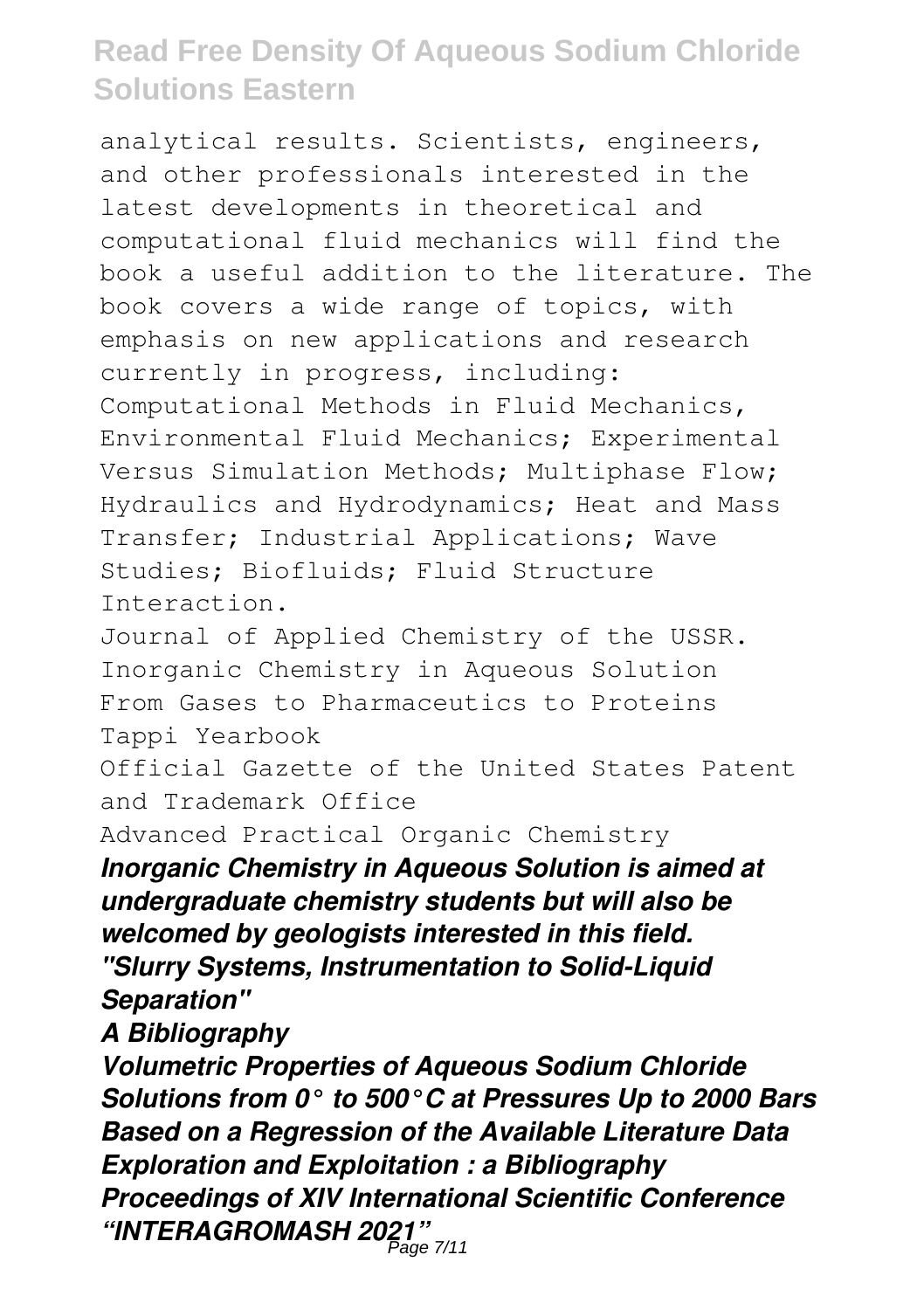#### *International Critical Tables of Numerical Data, Physics, Chemistry and Technology*

#### *Research and Development Progress Report*

Viscosity and Density Tables of Sodium Chloride Solutions

Evaluation of mineral potential of area.

States' Use of Master Settlement Agreement Payments NBS Special Publication

Physical Properties Data for Rock Salt

1998 Freshman Achievement Award

Second United Nations Symposium on the Development

and Use of Geothermal Resources, San Francisco,

California, USA, 20-29 May 1975

Heat-Mass Transfer and Geodynamics of the Lithosphere

*Any research that uses new organic chemicals, or ones that are not commercially available, will at some time require the synthesis of such compounds. Therefore, organic synthesis is important in many areas of both applied and academic research, from chemistry to biology, biochemistry, and materials science. The third edition of a bestseller, Advanc Provides chemical and physical data Precision Measurement and Calibration Tobacco Settlement Advances in Fluid Mechanics IX Volume 51 - Slurry Systems: Instrumentation to Solid-Liquid Separation 1975-1977*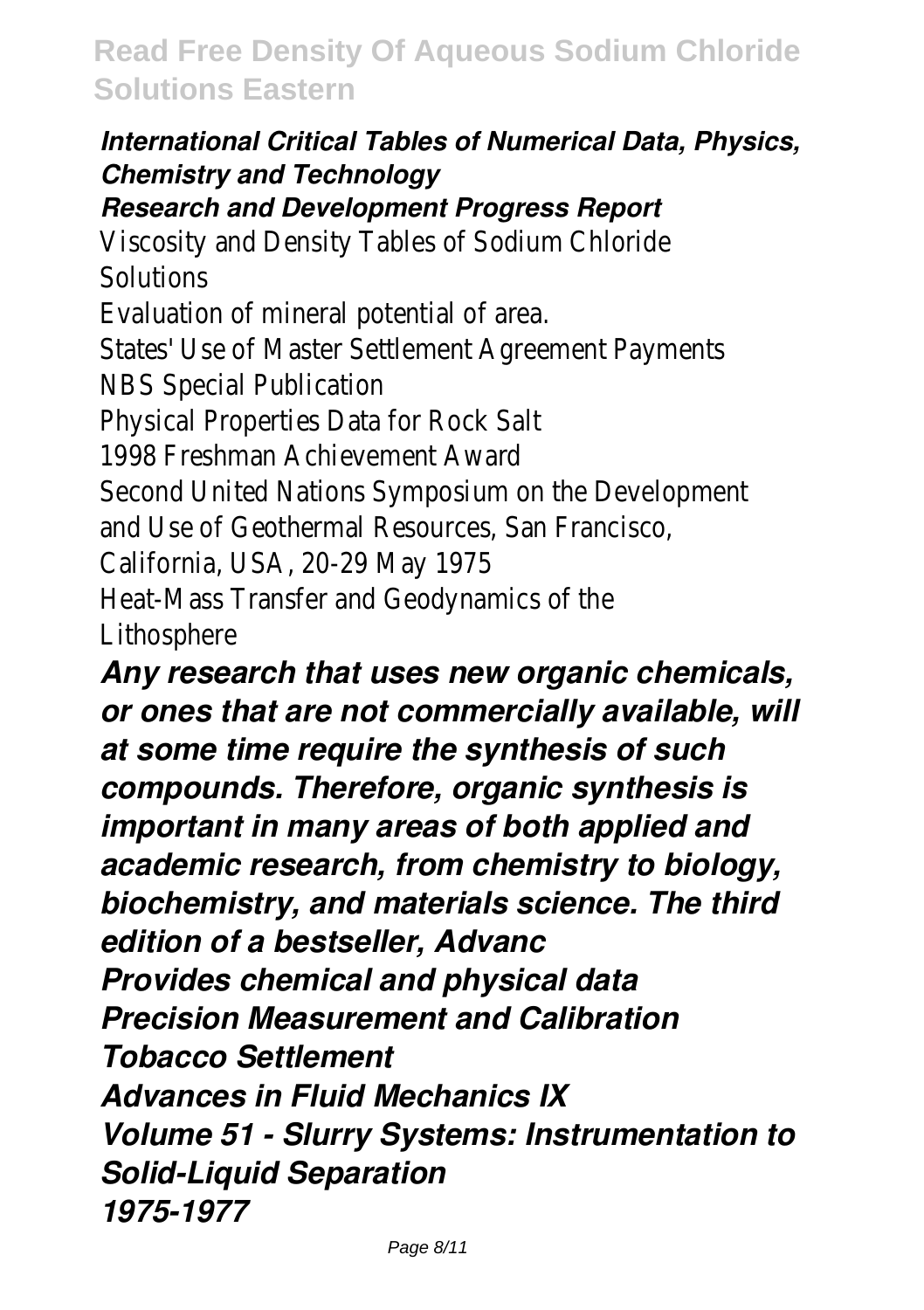# *Viscosity and Density Tables of Sodium Chloride Solutions*

*Traditional excess Gibbs energy models in terms of temperature, pressure, and concentration become progressively less effective in describing the thermodynamics of aqueous solutions at temperatures above 300 \*\*C, and are totally inadequate in the critical region of water. This deficiency is due to the strong ion association and the large property fluctuations (such as density) with small variations in pressure, temperature, and solute concentration around the critical point of water.*

*This book consists of a number of papers regarding the thermodynamics and structure of multicomponent systems that we have published during the last decade. Even though they involve different topics and different systems, they have something in common which can be considered as the "signature" of the present book. First, these papers are concerned with "difficult" or very nonideal systems, i. e. systems with very strong interactions (e. g. , hyd- gen bonding) between components or systems with large differences in the partial molar v- umes of the components (e. g. , the aqueous solutions of proteins), or systems that are far from* Page 9/11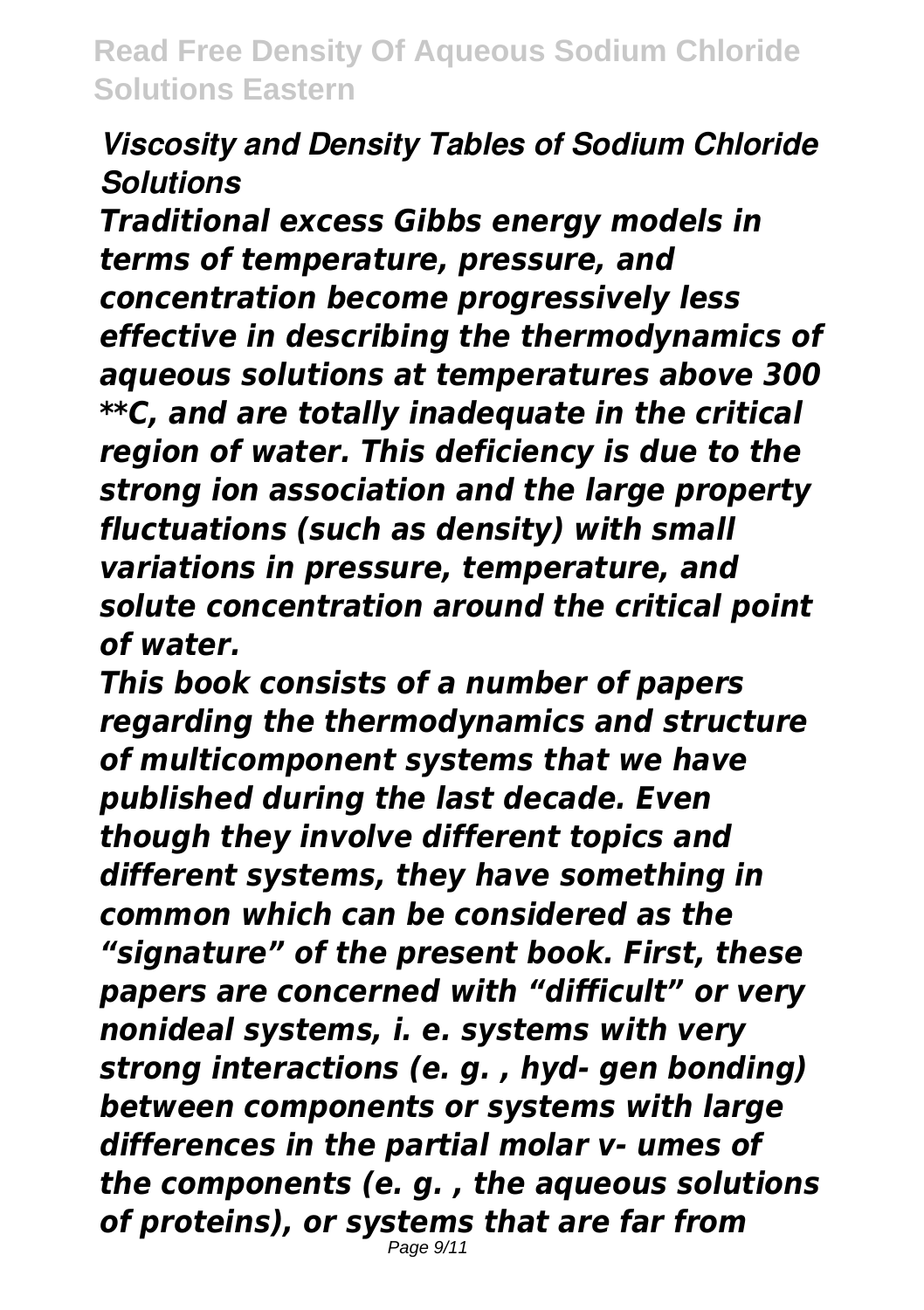*"normal" conditions (e. g. , critical or nearcritical mixtures). Second, the conventional th- modynamic methods are not sufficient for the accurate treatment of these mixtures. Last but not least, these systems are of interest for the pharmaceutical, biomedical, and related ind- tries. In order to meet the thermodynamic challenges involved in these complex mixtures, we employed a variety of traditional methods but also new methods, such as the fluctuation t- ory of Kirkwood and Buff and ab initio quantum mechanical techniques. The Kirkwood-Buff (KB) theory is a rigorous formalism which is free of any of the - proximations usually used in the thermodynamic treatment of multicomponent systems. This theory appears to be very fruitful when applied to the above mentioned "difficult" systems.*

*Yearbook - Technical Association of the Pulp and Paper Industry*

# *Handbook of Chemistry NBS Monograph Plastics and the Environment Chlorine Bicentennial Symposium*

The volumetric properties of aqueous sodium chloride solutions from 0° to 500°C at pressures up to 2000 bars for concentrations ranging from infinite dilution to as high Page 10/11